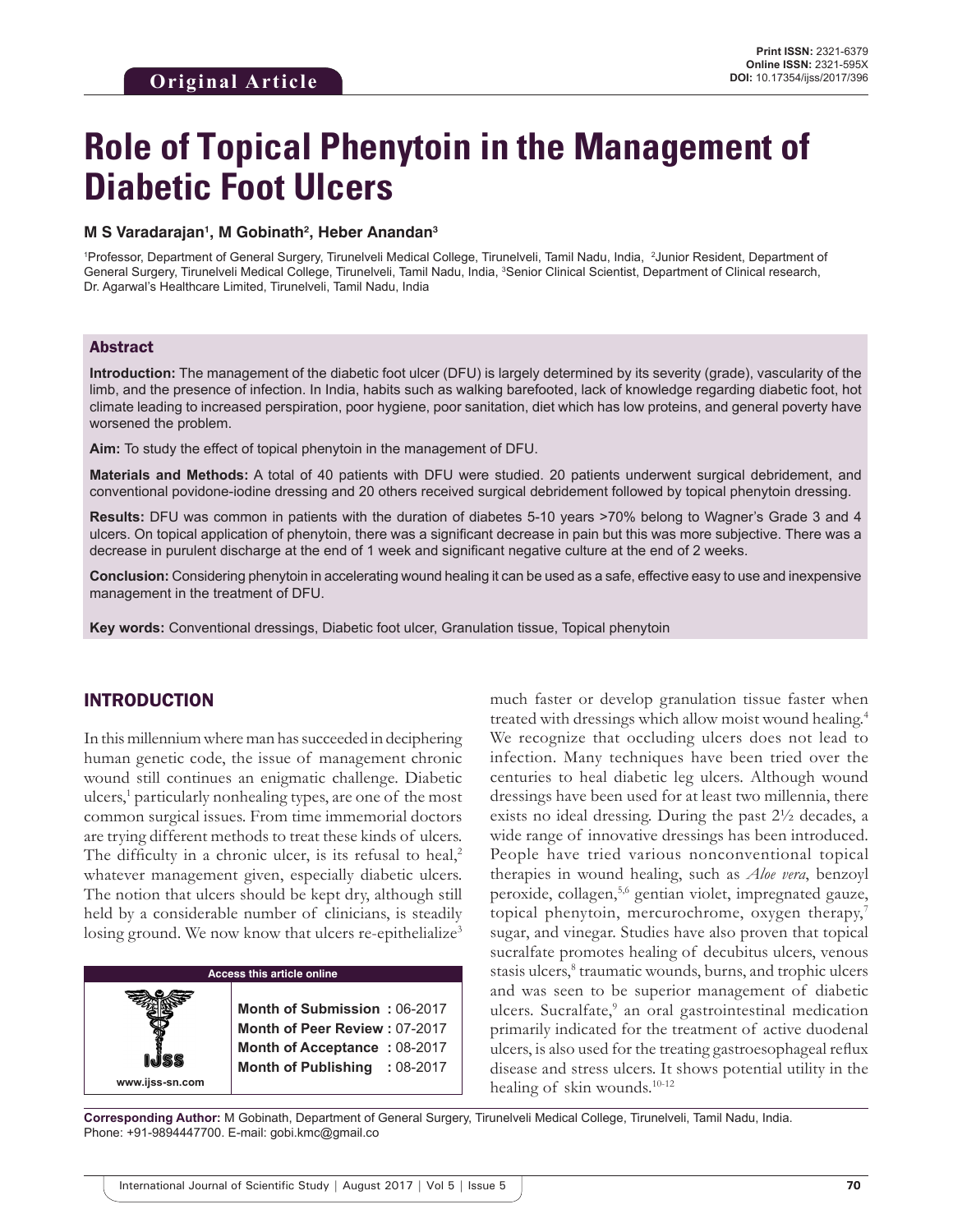# **Aim**

The aim of the study was to study the effect of topical phenytoin in the management of diabetic foot ulcers (DFU).

# MATERIALS AND METHODS

This prospective study was Department of Surgery at Tirunelveli Medical College 40 patients with DFU was studied. 20 patients underwent surgical debridement, and conventional povidone-iodine dressing and 20 others received surgical debridement followed by topical phenytoin dressing.

## **Inclusion Criteria**

Patients with DFU with ulcer involvement limiting to the food and DFU of Wagner's grade from Group 1 (superficial involvement) to Group 4 (gangrene limited to forefoot or heel, DFU with no vascular compromise) were included in this study.

## **Exclusion Criteria**

Patients with diabetic ketoacidosis, poor compliance, vascular compromise, and with Wagner's Grade 5 ulcer (extensive gangrene of foot and leg) were excluded from the study.

# RESULTS

Of the 40 DFU patients, the majority of the patients belong to 60-70 years of age and the next common presentation was between 50 and 60 years. Of the 40 patients, 32 patients were male and 8 were female. Of the patients having DFU majority of them had diabetes for 5-10 years. Of the patients, 10 patients had some form of renal dysfunction as elevated renal parameters or USG showing medico renal disease. Of the 40 patients, 26 patients had strict glycemic control with insulin and 14 patients had moderate glycemic control (blood glucose: 200-300 mg).

Of the 40 patients majority of the patients were of Grade 3 and 4 (abscess with osteomyelitis and DFU with forefoot/ toe gangrene). Patients presenting with Grade 1 and 2 ulcers are relatively rare (Table 1). The wound swab from DFU showed that most common organism isolated from the wound was proteus (Table 2).

Phenytoin has membrane stabilizing action and hence an analgesic effect (Table 3). At the end of 2 weeks of monitoring of topical phenytoin these were the end results; unhealthy wound-14, healthy granulating tissue-23, ascending infection-Bk amputation-2, and death due to comorbid illness-1. The discharge from the ulcer was observed for 2 weeks, and the following observations were made (Table 4). Wound culture and sensitivity were seen for the patients on admission and at the end of the 2nd week (Table 5). The healing rate as observed by the formation healthy granulation tissue is given in Table 6.

## **Table 1: Grading of ulcer**

| <b>Grades of ulcer</b> | <b>Number of patients</b> |
|------------------------|---------------------------|
| Grade 1                |                           |
| Grade 2                | 10                        |
| Grade 3                | 17                        |
| Grade 4                | 12                        |

## **Table 2: Microbial culture**

| <b>Organism isolated</b> | <b>Number of persons</b> |
|--------------------------|--------------------------|
| Proteus                  | 18                       |
| Escherichia coli         | 10                       |
| Staphylococci            | 8                        |
| Pseudomonas              |                          |

## **Table 3: Regression of pain**

| <b>Assessment</b><br>day | <b>Treatment group</b> | <b>Severe</b><br>pain | <b>Bearable</b><br>pain | No pain |
|--------------------------|------------------------|-----------------------|-------------------------|---------|
| Admission day            | Phenytoin group        | 16                    |                         |         |
|                          | Control group          | 15                    | 5                       |         |
| Day 7                    | Phenytoin group        | 9                     | 10                      |         |
|                          | Control group          | 12                    | 8                       | Ω       |
| Day 14                   | Phenytoin group        | 6                     | 6                       | 8       |
|                          | Control group          |                       | 10                      |         |

## **Table 4: Clearance of ulcer discharge**

| <b>Assessment</b><br>day | <b>Treatment</b><br>group     | <b>Purulent</b> | <b>Serous</b><br>discharge discharge discharge | No |
|--------------------------|-------------------------------|-----------------|------------------------------------------------|----|
|                          | Admission day Phenytoin group | 17              | 3                                              |    |
|                          | Control group                 | 16              |                                                |    |
| Day 7                    | Phenytoin group               | 10              | 9                                              |    |
|                          | Control group                 | 14              | 6                                              |    |
| Day 14                   | Phenytoin group               | 2               | 12                                             | 6  |
|                          | Control group                 | 8               | 10                                             |    |

| Table 5: Wound culture test |                        |                           |                         |  |
|-----------------------------|------------------------|---------------------------|-------------------------|--|
| <b>Assessment</b><br>day    | <b>Wound C&amp;S</b>   | <b>Phenytoin</b><br>group | <b>Control</b><br>group |  |
| Admission day               | Positive for organisms | 20                        | 20                      |  |
| End of 2 weeks              | No growth in culture   | 11                        | 6                       |  |

## **Table 6: Healthy granulation tissue formation rate**

| <b>Assessment</b><br>day | <b>Presence of HEALTHY</b><br><b>Granulation tissue</b> | <b>Phenytoin</b><br>group | <b>Control</b><br>group |
|--------------------------|---------------------------------------------------------|---------------------------|-------------------------|
| Admission day            | Yes                                                     |                           |                         |
|                          | No                                                      | 20                        | 20                      |
| Day 7                    | Yes                                                     |                           | 4                       |
|                          | No                                                      | 13                        | 18                      |
| Day 14                   | Yes                                                     | 12                        | 8                       |
|                          | No                                                      | 8                         | 12                      |